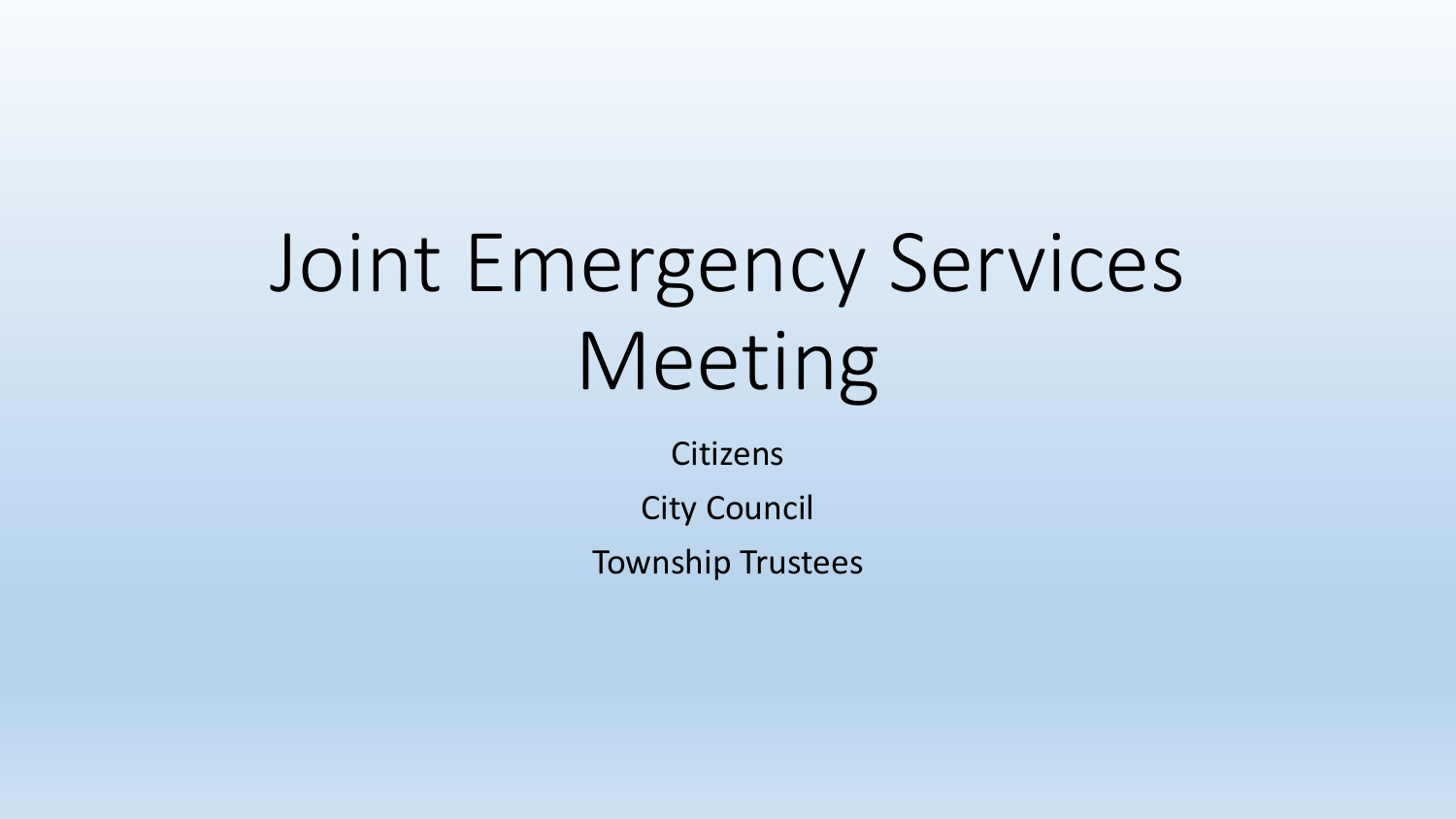## TCFES - Vision / Mission

The renowned leader in emergency services.



The mission of the Tipp City Fire & EMS Department is to provide the highest quality emergency services to all who call upon us for help and to promote good will in our community.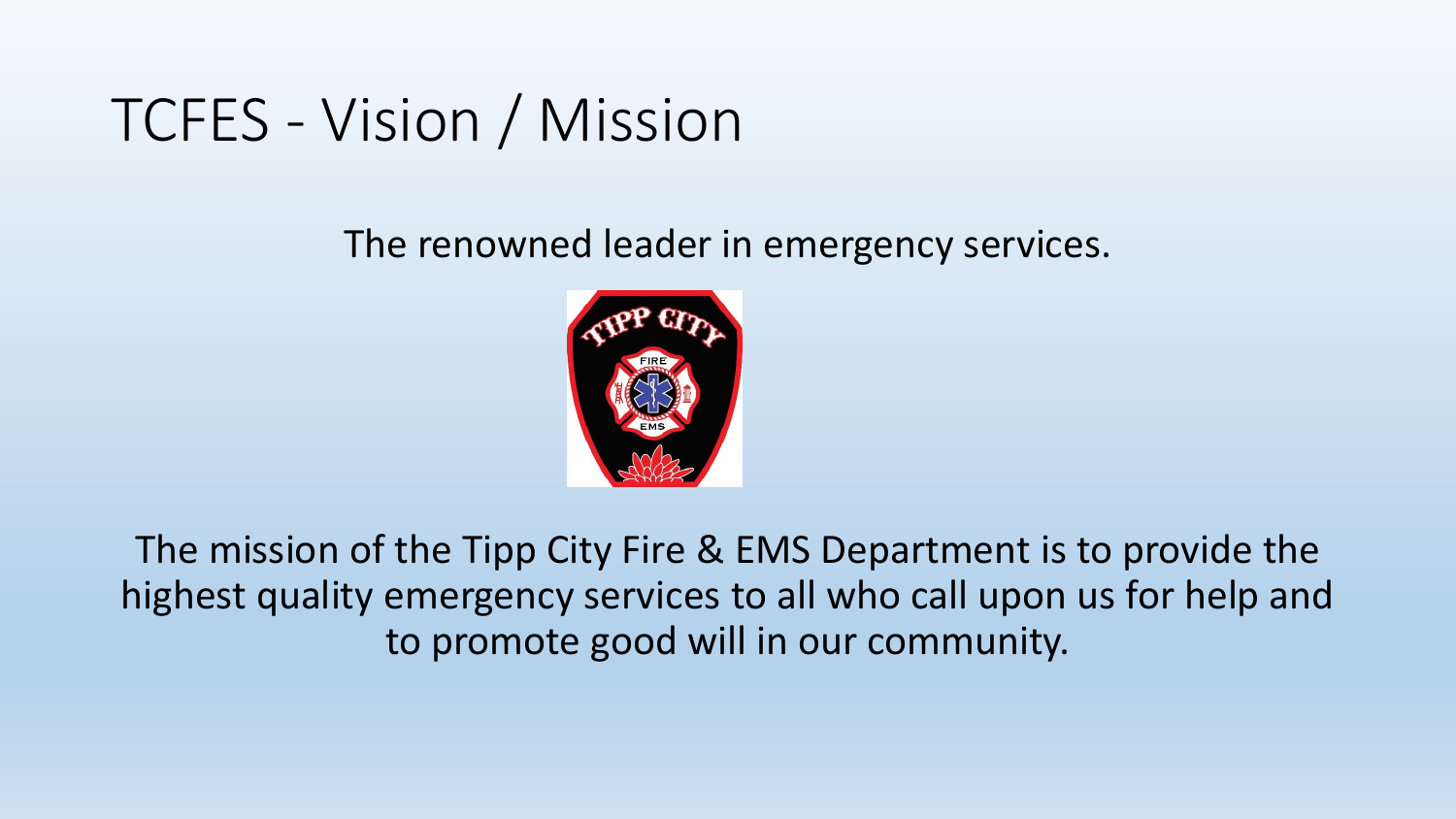#### Answers

- ALS only duties include: per the State of Ohio EMS
	- Cricothyrotomy
	- Ventilator management
	- Transport of a stable pt <16 yo with chronic condition
	- Orotracheal/nasotracheal intubation
	- Bi Pap administration/management
	- Manual defibrillation, cardioversion, transcutaneous pacing, 12 lead
	- Administration of cardiac medications
	- Cardiac monitor strip interpretation
	- Vascular access (IV or IO) and fluid administration
	- Needle decompression
	- Eye irrigation with Morgan Lens
	- Our medical director and GMVEMSC dictates our skills



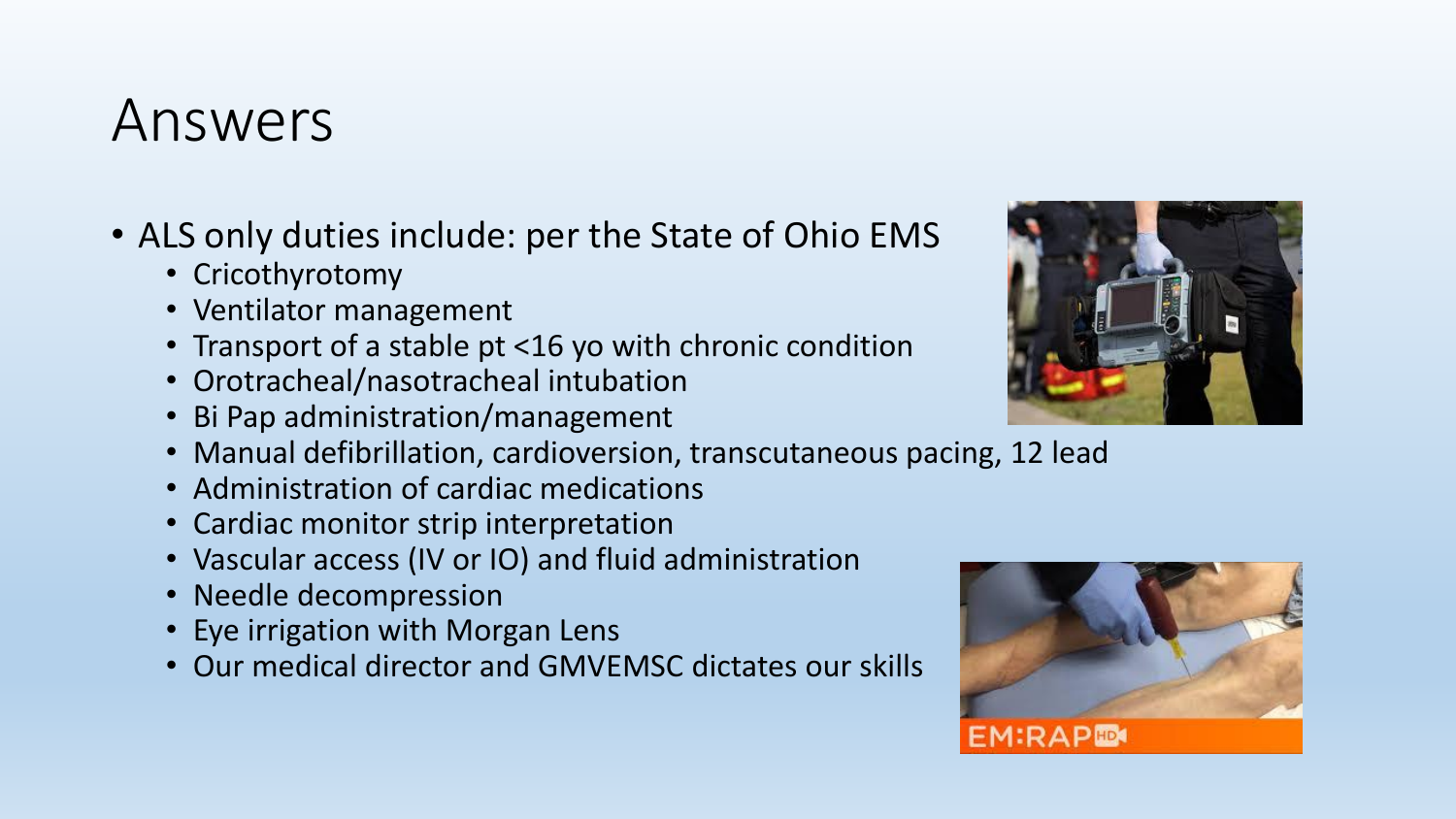#### Answers

- Mutual aid reimbursement
	- Cost neutral
- Private company costs
	- 3 different organizations researched
	- All 3 have funding from Districts whom in turn use levies for funding
- Human capital
	- Recent internal survey results are indicating positively at this time 28 out of 29 responders are proud to work at TCFES
	- Internal work committees, input sought on multiple levels consistently…
	- DISC program on pause (CV-19)
- Trends in volunteers
	- Reduced number of people applying for volunteer positions
	- The department does not have volunteers from other City departments (HX)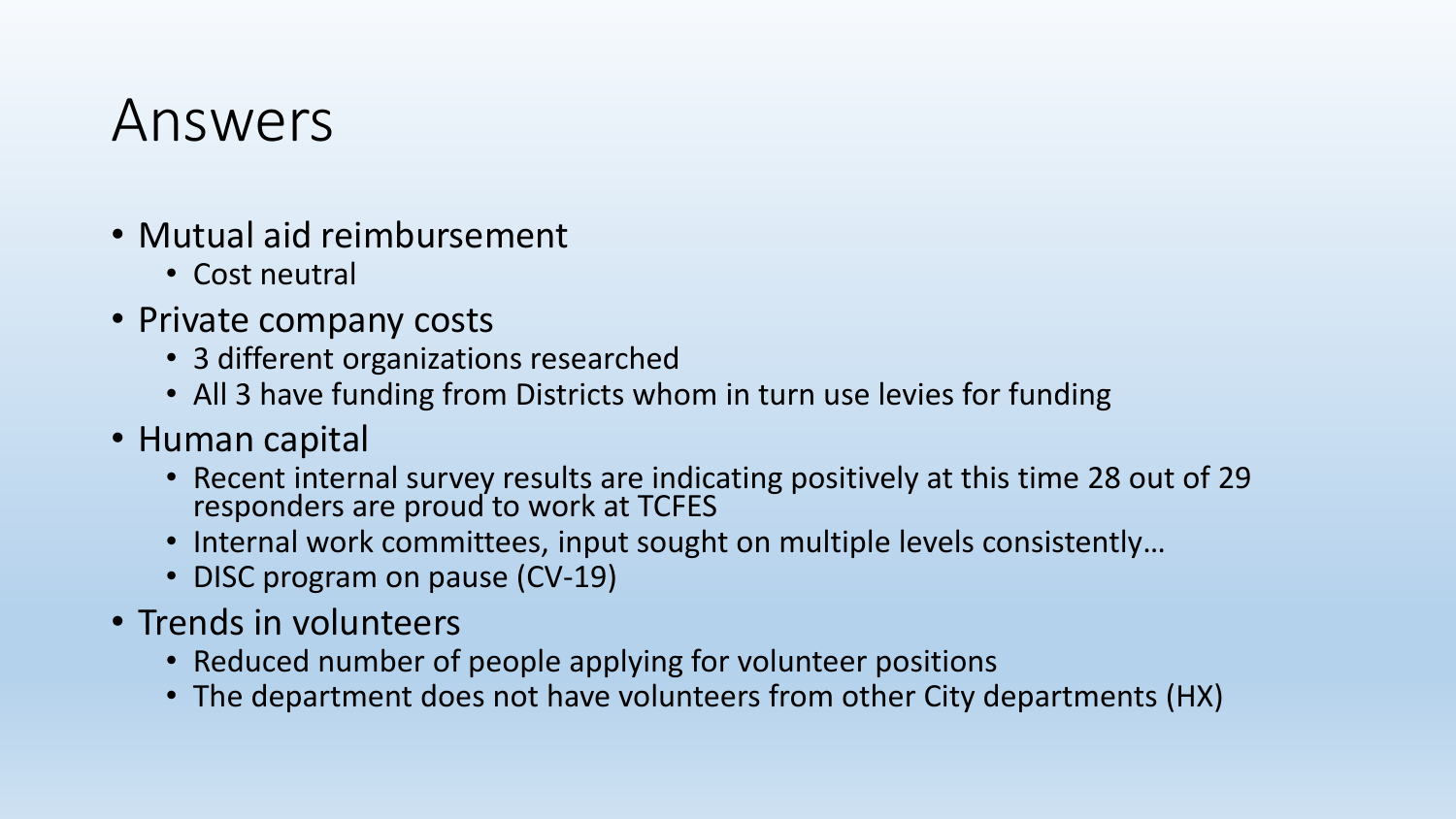## TCFES – SWOC Analysis

- Strengths
	- History, core committed responders, cost efficiency, minimal complaints, apparatus & facilities (CIP & TWP Capital)
- Weakness
	- Lack of supervisor on-duty, day time staffing, schedule of volunteers, inconsistency in level of care, response times, ISO rating (staffing, training, & communications (metrics)), resiliency (CV-19, tornados, etc), turnover
- Opportunity
	- Daily consistent shift supervisor, scheduling changes, paramedic care consistently, improve reflex time, combination staffing models on station, training hour increase, communication procedures
- Challenges
	- Staffing, change without recognition (ACA, reduction in volunteers, etc), informal communication, organizational structure, all hospitals are out of our jurisdiction, federal and state mandates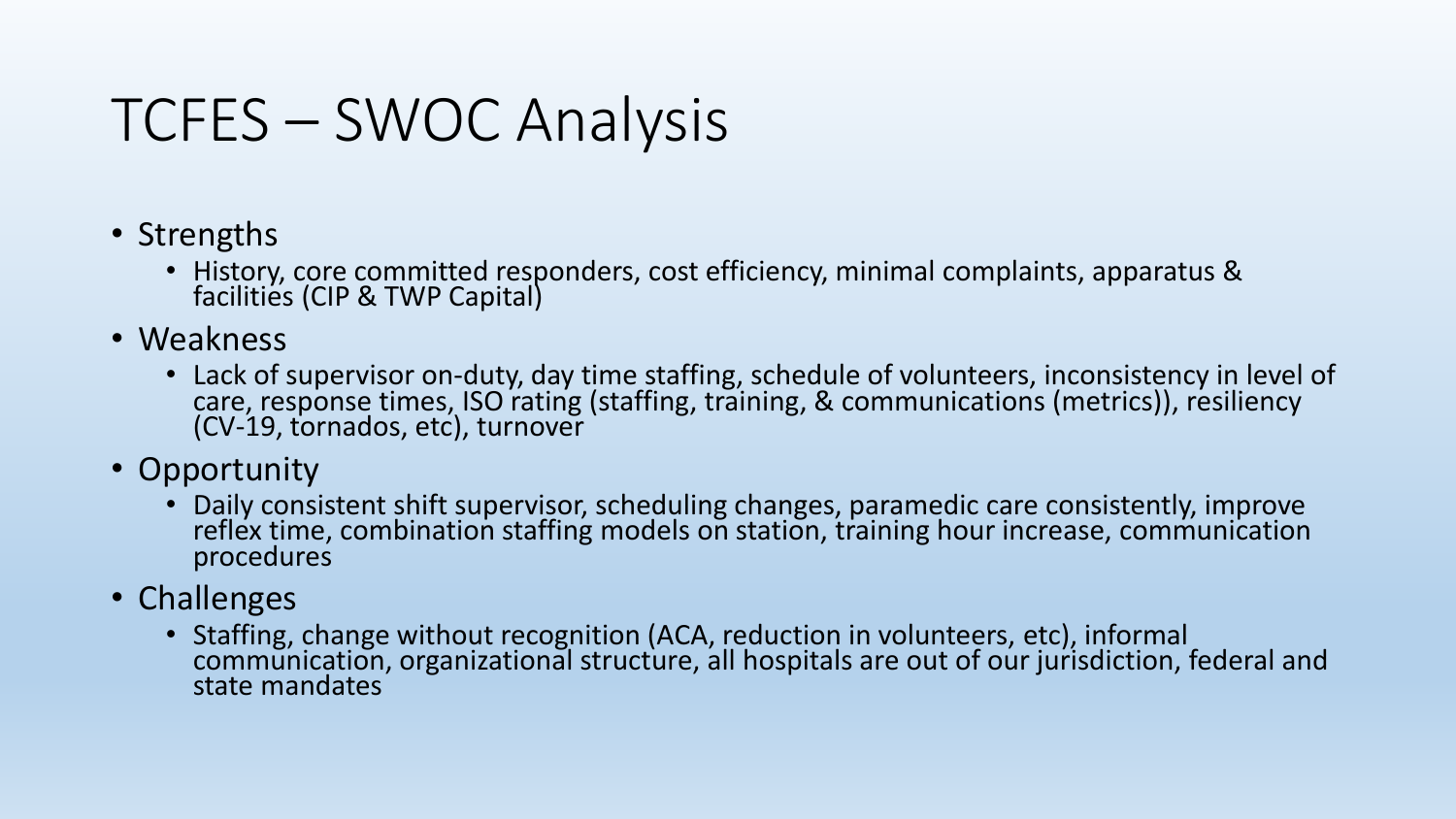#### TCFES – OFCA review

- OFCA Study
	- Recommendation #1 transition to 7-8 on-duty positions
		- Start and stop at our choosing
		- Combination is the key with volunteers involved
		- Chief and AC position are not considered on-duty (we supplement as needed)
	- Recommendation #2 establish a dual-certified shift commander
		- Officer development to be included, TCFES just completed FO 1 & 2
	- Recommendation #4 develop organizational performance goals
		- Response times, paramedic on-duty, minimum staffing per day
	- Recommendation #5 work with MCCC (dispatch)
		- In progress with MCFESCA and the MCCC director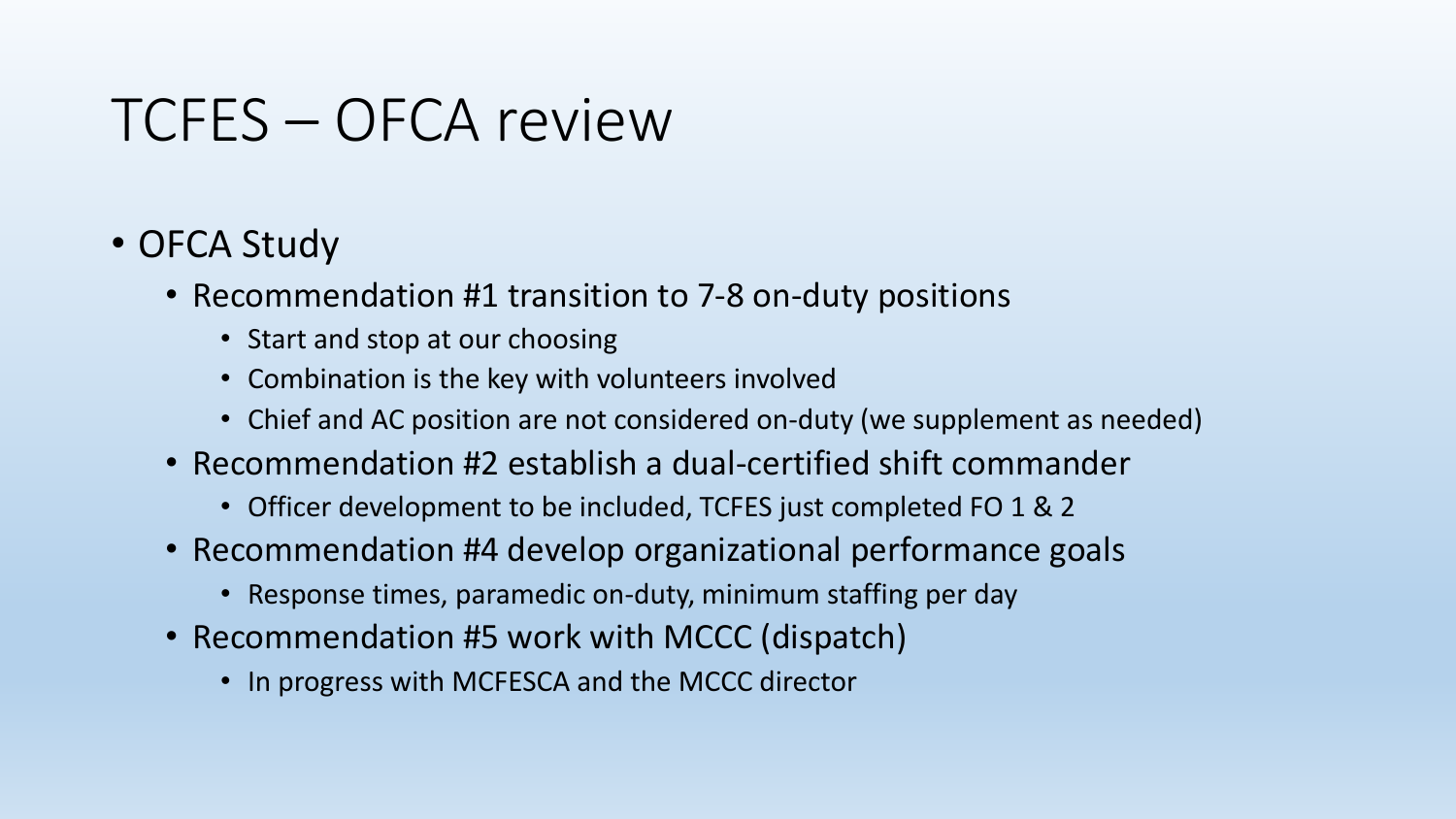# TCFES – Staffing Implementation Plan

- Goals of proposed plan
	- Consistent supervisors
	- Timely response
	- Paramedic on first out ambulance
	- Efficient and Resilient
	- Increase staffing on station gradually
	- Maintain the Chief and Assistant Chief positions as FTE and add a administrative secretary
- Reminder 8,760 hours is one position in Operations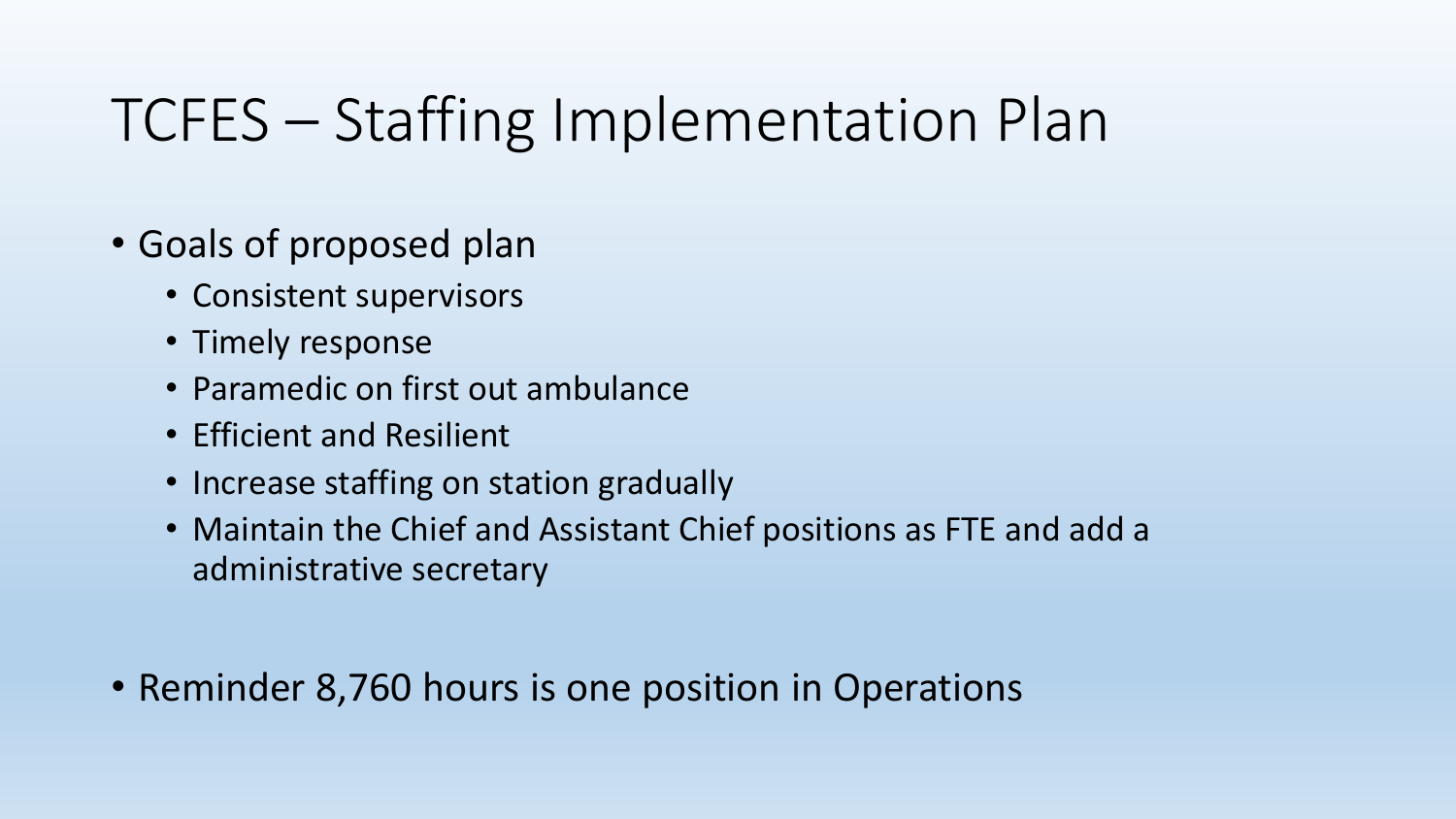## TCFES – Staffing Implementation Plan

- Current staffing
	- 4,160 hours full time, 43,800 part time hours, & Volunteer hours
	- Full time (Chief and AC), Part time personnel, & volunteer hours
- Proposed staffing plan in accordance with multiple variables
	- 41,280 hours full time, 26,280 part time hours, & Volunteer hours
	- Full time, part time, and volunteer hours
- Full time department; **example only for reference**
	- 67,560 hours full time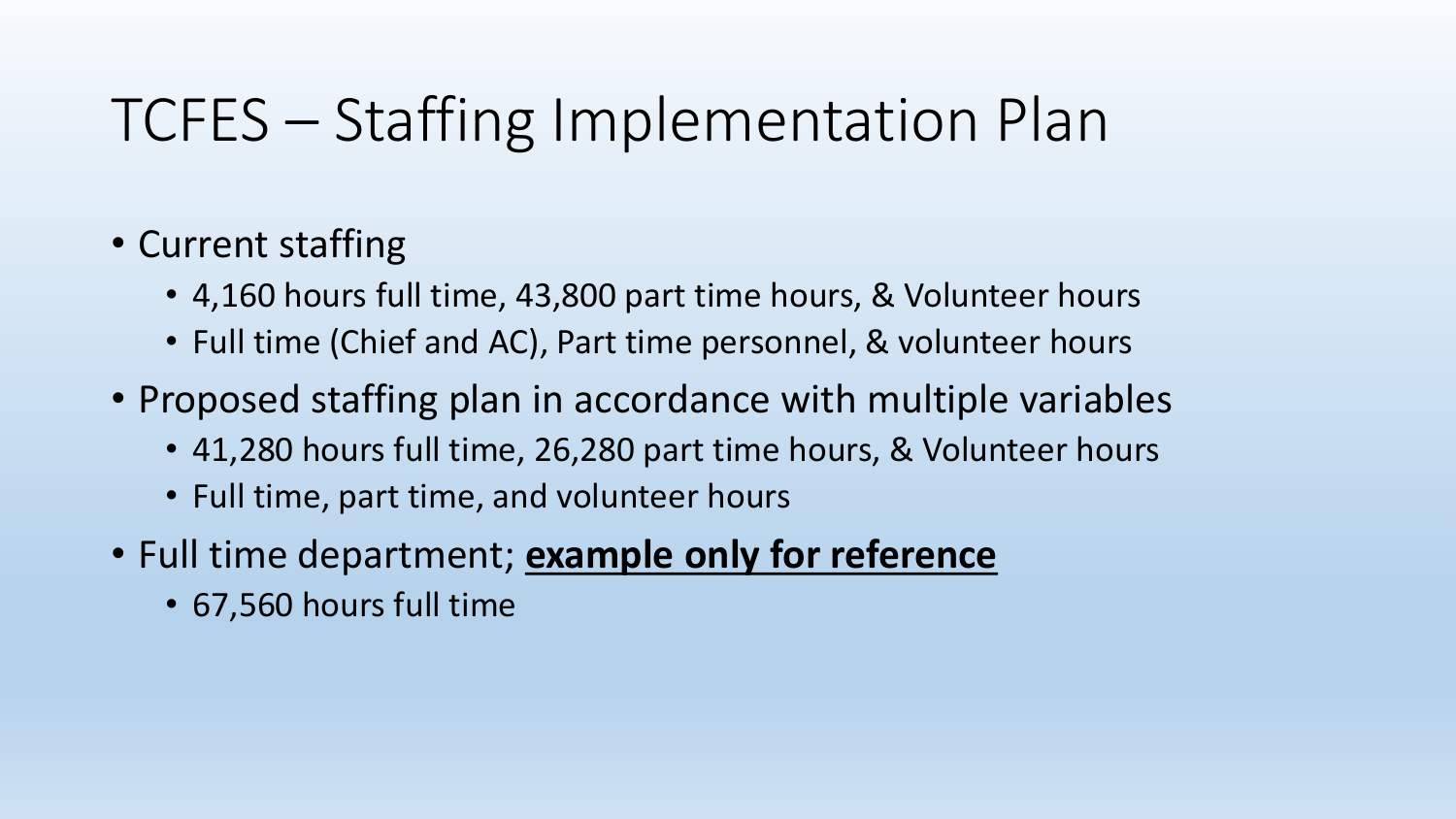# TCFES – Staffing Implementation Plans



- 4,160 FTE hours, 43,800 PT hours, & Volunteer hours
- Full time (Chief and AC), Part time personnel, & volunteer
- Many personnel identify in multiple categories
	- 8 officers  $-$  3 supervise volunteer fire shifts  $6p 6a$
	- 6 single certification (FF)
		- Firefighter only all volunteer fire shifts from 6p-6a
	- 11 single certifications (EMS)
		- Zero EMS roster volunteers
	- 22 dual certifications
	- Scheduling and Certifications

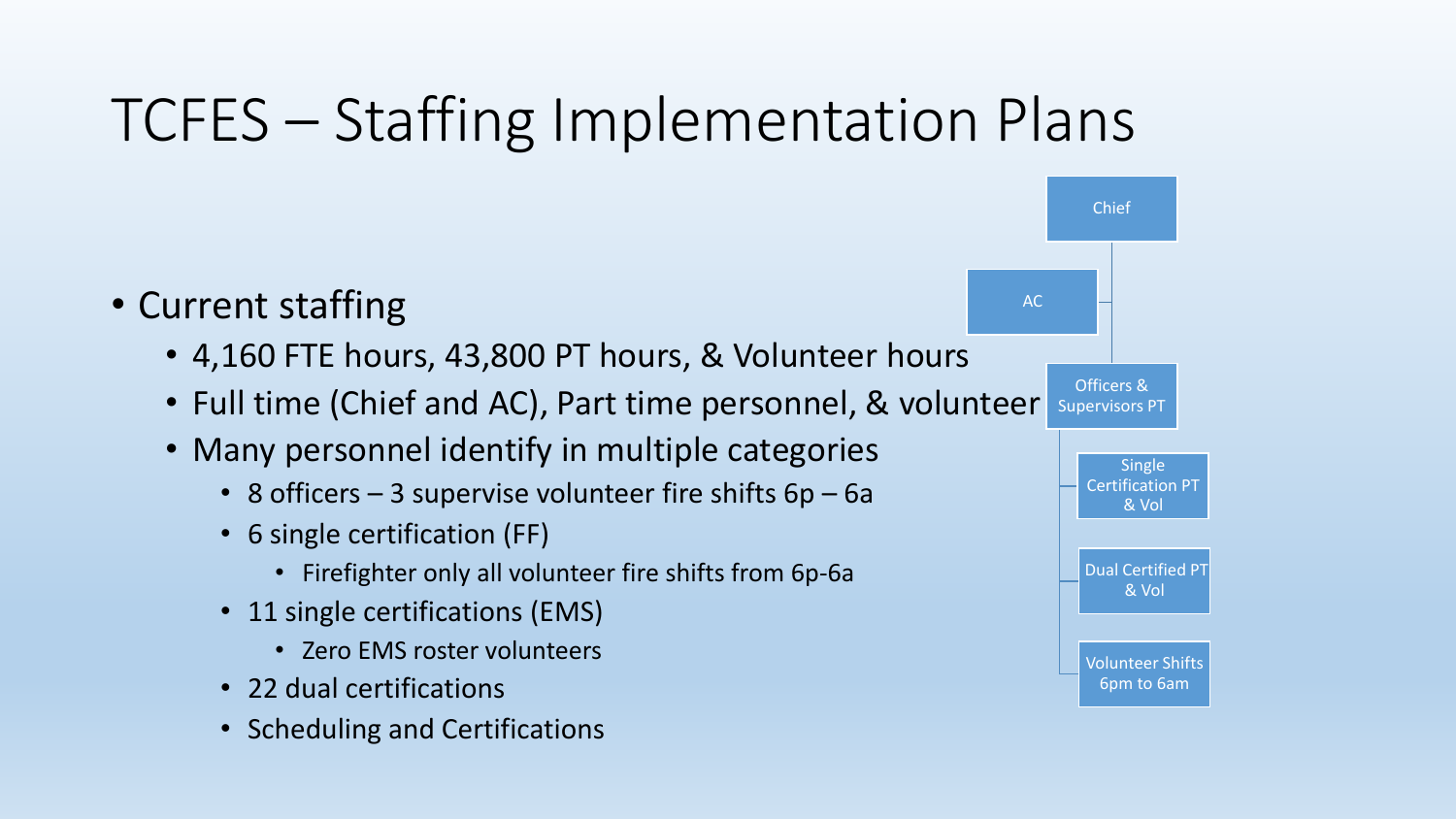# TCFES – Combination staffing plan

- Proposed staffing to accomplish OFCA recommendations and goals
	- 41,280 hours full time, 26,280 part time hours, & Volunteer hours
	- Full time, part time, and volunteer hours
- Number of employees
	- FTE is 19
	- Part-time 21
	- Volunteer 12; an increase over current number
- Organizational Chart next page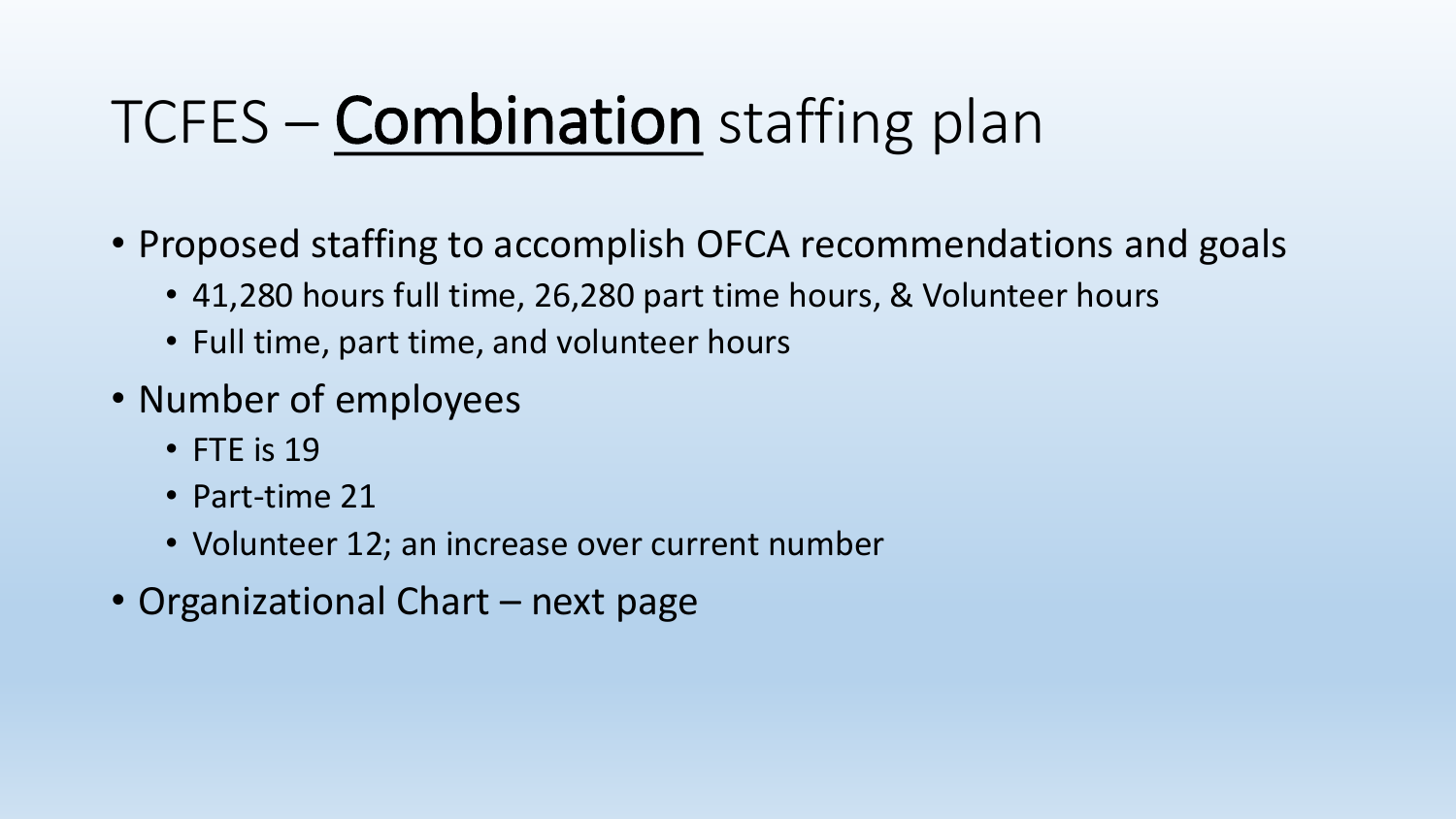# TCFES – The proposed **Combination** Org Chart

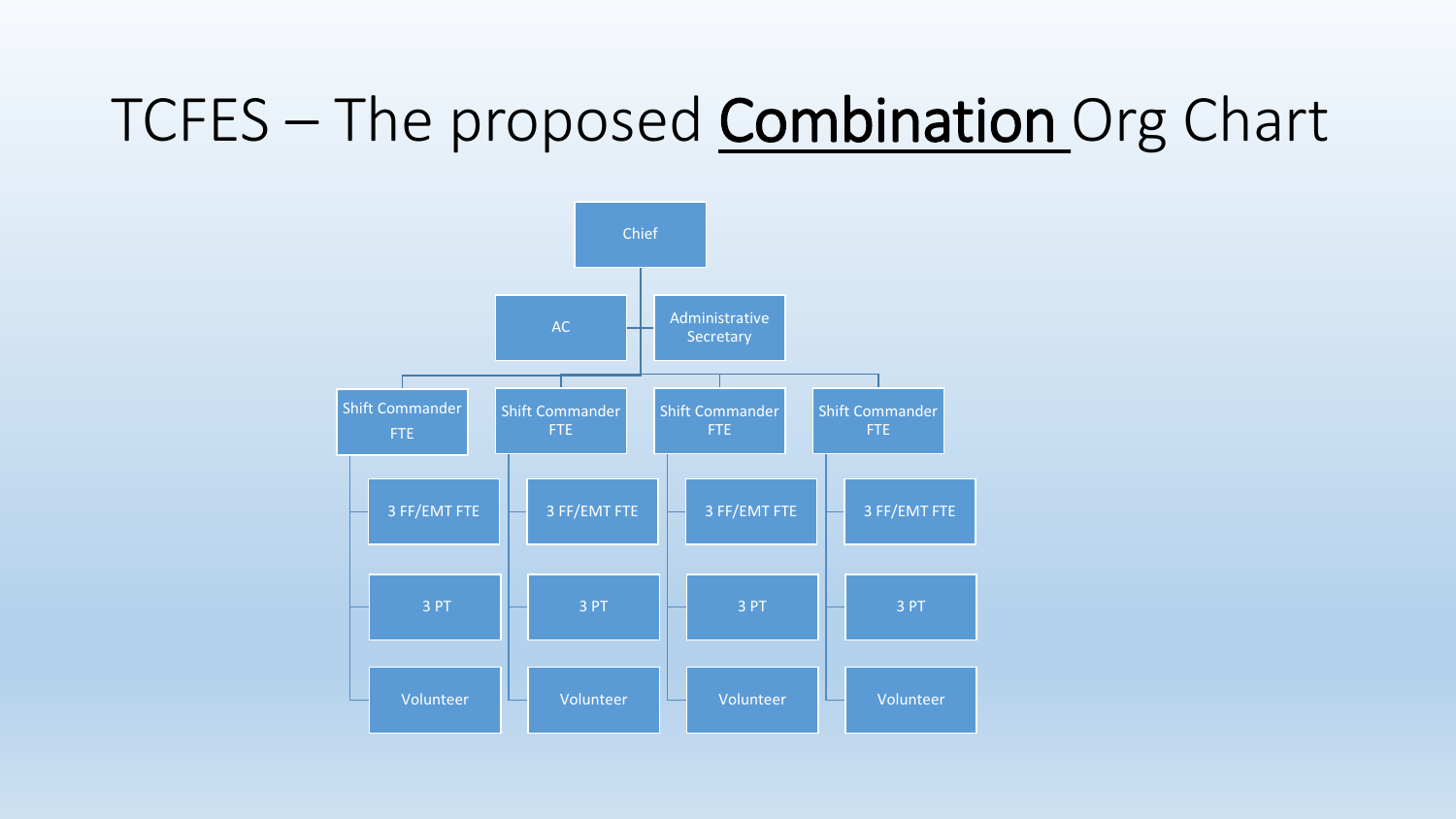# TCFES – What does a full time department look like? example only for reference

• Proposed staffing in accordance with multiple variables

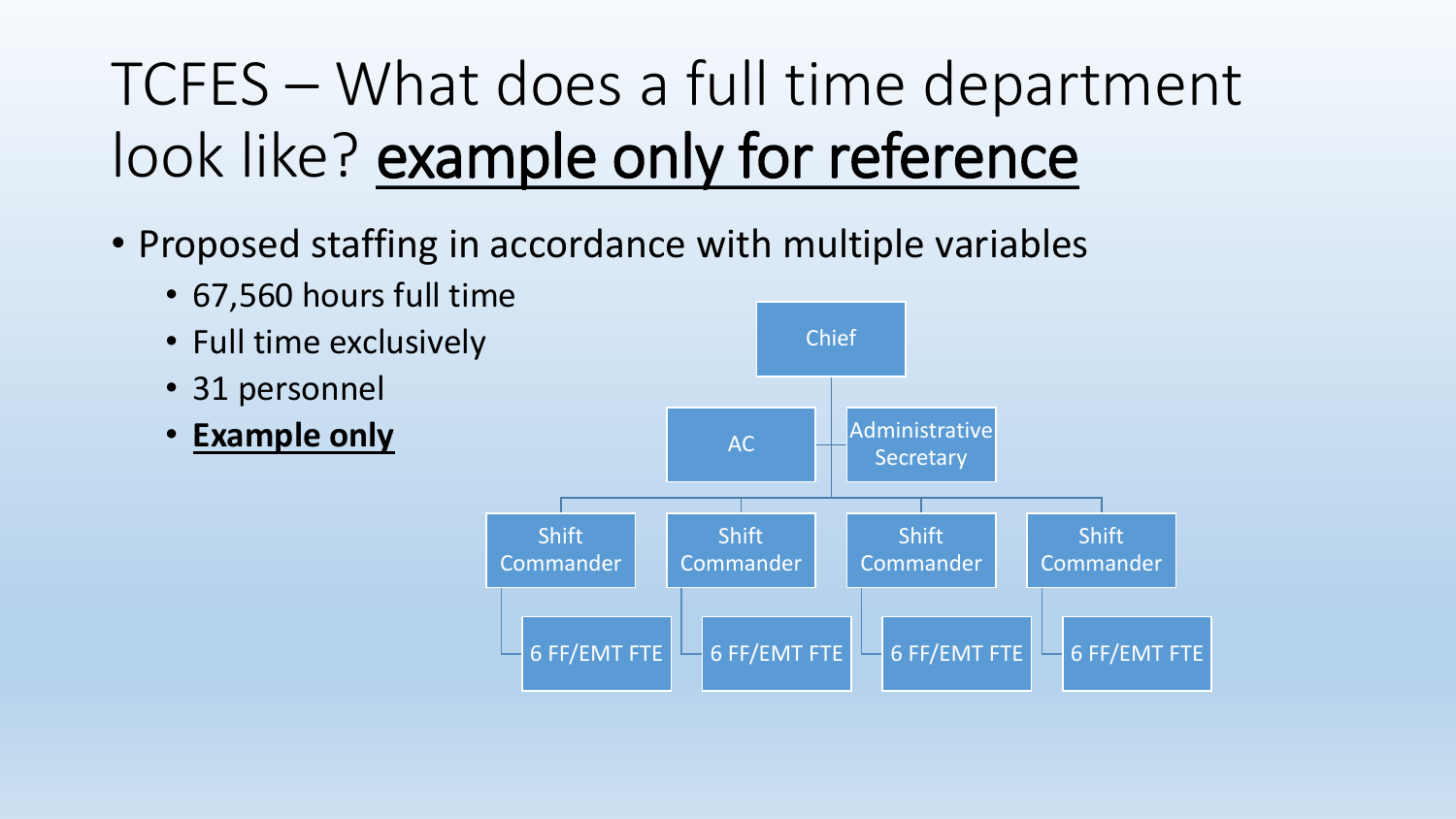#### TCFES – Staffing Process

• How do we proceed? (illustration only)